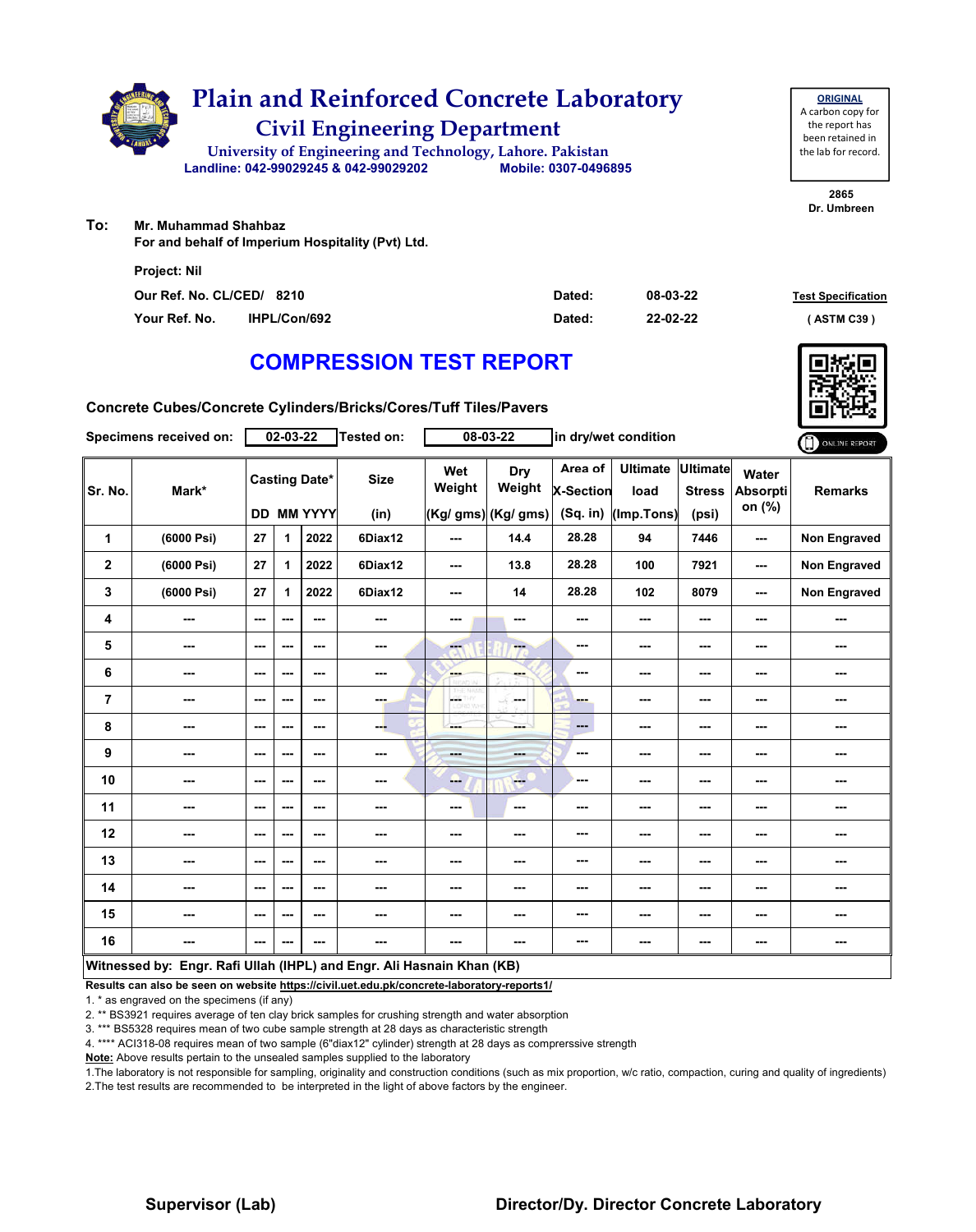

**2865** been retained in the lab for record.

**ORIGINAL** A carbon copy for the report has

**Dr. Umbreen**

**To: Mr. Muhammad Shahbaz**

**For and behalf of Imperium Hospitality (Pvt) Ltd.**

| <b>Project: Nil</b>       |                     |        |          |                           |
|---------------------------|---------------------|--------|----------|---------------------------|
| Our Ref. No. CL/CED/ 8211 |                     | Dated: | 08-03-22 | <b>Test Specification</b> |
| Your Ref. No.             | <b>IHPL/Con/693</b> | Dated: | 22-02-22 | (ASTM C39)                |

# **COMPRESSION TEST REPORT**

**Concrete Cubes/Concrete Cylinders/Bricks/Cores/Tuff Tiles/Pavers**

|                | Specimens received on:                                                |                          | 02-03-22 |                                           | <b>Tested on:</b>   |                       | 08-03-22                             | in dry/wet condition                      |                                       |                                           |                             | ONLINE REPORT       |
|----------------|-----------------------------------------------------------------------|--------------------------|----------|-------------------------------------------|---------------------|-----------------------|--------------------------------------|-------------------------------------------|---------------------------------------|-------------------------------------------|-----------------------------|---------------------|
| Sr. No.        | Mark*                                                                 |                          |          | <b>Casting Date*</b><br><b>DD MM YYYY</b> | <b>Size</b><br>(in) | Wet<br>Weight         | Dry<br>Weight<br>(Kg/ gms) (Kg/ gms) | Area of<br><b>X-Section</b><br>$(Sq.$ in) | <b>Ultimate</b><br>load<br>(Imp.Tons) | <b>Ultimate</b><br><b>Stress</b><br>(psi) | Water<br>Absorpti<br>on (%) | <b>Remarks</b>      |
| 1              | (4000 Psi)                                                            | 28                       | 1        | 2022                                      | 6Diax12             | ---                   | 13                                   | 28.28                                     | 71                                    | 5624                                      | ---                         | <b>Non Engraved</b> |
| $\mathbf 2$    | (4000 Psi)                                                            | 28                       | 1        | 2022                                      | 6Diax12             | ---                   | 14                                   | 28.28                                     | 81                                    | 6416                                      | ---                         | Non Engraved        |
| 3              | (4000 Psi)                                                            | 28                       | 1        | 2022                                      | 6Diax12             | ---                   | 13.8                                 | 28.28                                     | 79                                    | 6257                                      | ---                         | <b>Non Engraved</b> |
| 4              | $\sim$                                                                | $\overline{\phantom{a}}$ | ---      | $\sim$ $\sim$                             | ---                 | ---                   | ---                                  | ---                                       | ---                                   | ---                                       |                             | ---                 |
| 5              | ---                                                                   | $--$                     | ---      | $\sim$ $\sim$                             | ---                 | $-1$                  | ---                                  | $\sim$ $\sim$                             | ---                                   | ---                                       | ---                         | ---                 |
| 6              | ---                                                                   | $--$                     | ---      | $\overline{\phantom{a}}$                  | $\sim$              | ---                   | ---                                  | ---                                       | ---                                   | ---                                       | ---                         | ---                 |
| $\overline{7}$ | ---                                                                   | $\overline{\phantom{a}}$ | ---      | $\sim$ $\sim$                             | ---                 | LGS.<br><b>D.Wins</b> | ---                                  | ---                                       | ---                                   | ---                                       | ---                         | ---                 |
| 8              | ---                                                                   | $--$                     | ---      | ---                                       | ---                 | ---                   | ---                                  | $---$                                     | ---                                   | ---                                       | ---                         | ---                 |
| 9              | ---                                                                   | $\overline{\phantom{a}}$ | ---      | $\sim$ $\sim$                             | ---                 | ---                   | ---                                  | ---                                       | ---                                   | ---                                       | ---                         | ---                 |
| 10             | $\overline{\phantom{a}}$                                              | $\sim$                   | ---      | $\sim$ $\sim$                             | ---                 | ---                   | <b>Free</b>                          | ---                                       | ---                                   | $\overline{\phantom{a}}$                  | ---                         | ---                 |
| 11             | ---                                                                   | $\overline{\phantom{a}}$ | ---      | $\overline{\phantom{a}}$                  | ---                 | ---                   | $\overline{\phantom{a}}$             | ---                                       | ---                                   | ---                                       |                             | ---                 |
| 12             | ---                                                                   | ---                      | ---      | ---                                       | ---                 | ---                   |                                      | ---                                       | ---                                   | ---                                       | ---                         | ---                 |
| 13             | ---                                                                   | $\overline{\phantom{a}}$ | ---      | ---                                       | ---                 | ---                   | ---                                  | ---                                       | ---                                   | ---                                       | ---                         | ---                 |
| 14             | ---                                                                   | $\sim$ $\sim$            | ---      | $\sim$ $\sim$                             | ---                 | ---                   | ---                                  | ---                                       | ---                                   | ---                                       | ---                         | ---                 |
| 15             | ---                                                                   | ---                      | ---      | $\overline{\phantom{a}}$                  | ---                 | ---                   | ---                                  | ---                                       | ---                                   | ---                                       | ---                         | ---                 |
| 16             | ---                                                                   | $--$                     | ---      | ---                                       | ---                 | ---                   | ---                                  | ---                                       | ---                                   | ---                                       | ---                         | ---                 |
|                | Witnessed by: Engr. Rafi Ullah (IHPL) and Engr. Ali Hasnain Khan (KB) |                          |          |                                           |                     |                       |                                      |                                           |                                       |                                           |                             |                     |

**Results can also be seen on website https://civil.uet.edu.pk/concrete-laboratory-reports1/**

1. \* as engraved on the specimens (if any)

2. \*\* BS3921 requires average of ten clay brick samples for crushing strength and water absorption

3. \*\*\* BS5328 requires mean of two cube sample strength at 28 days as characteristic strength

4. \*\*\*\* ACI318-08 requires mean of two sample (6"diax12" cylinder) strength at 28 days as comprerssive strength

**Note:** Above results pertain to the unsealed samples supplied to the laboratory

1.The laboratory is not responsible for sampling, originality and construction conditions (such as mix proportion, w/c ratio, compaction, curing and quality of ingredients) 2.The test results are recommended to be interpreted in the light of above factors by the engineer.

#### **Supervisor (Lab) Director/Dy. Director Concrete Laboratory**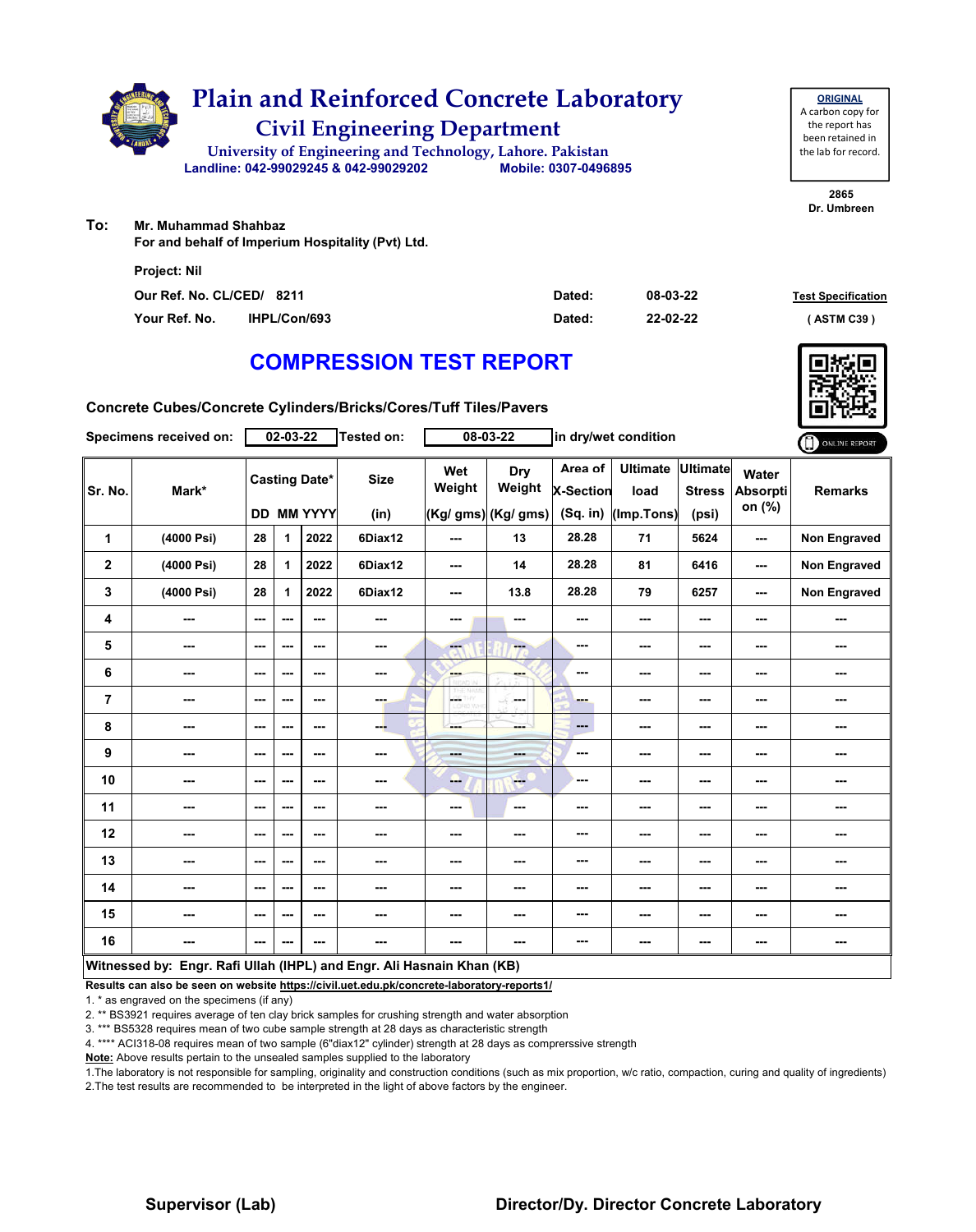

| <b>ORIGINAL</b>     |
|---------------------|
| A carbon copy for   |
| the report has      |
| been retained in    |
| the lab for record. |
|                     |

**To: Mr. Muhammad Shahbaz**

**For and behalf of Imperium Hospitality (Pvt) Ltd.**

| <b>Project: Nil</b>       |                     |        |          |                           |
|---------------------------|---------------------|--------|----------|---------------------------|
| Our Ref. No. CL/CED/ 8212 |                     | Dated: | 08-03-22 | <b>Test Specification</b> |
| Your Ref. No.             | <b>IHPL/Con/694</b> | Dated: | 22-02-22 | (ASTM C39)                |

## **COMPRESSION TEST REPORT**

**Concrete Cubes/Concrete Cylinders/Bricks/Cores/Tuff Tiles/Pavers**

|                         | Specimens received on:                                                |                          | 02-03-22 |                                           | <b>Tested on:</b>   |                       | 08-03-22                             | in dry/wet condition                      |                                       |                                           |                             | ONLINE REPORT       |
|-------------------------|-----------------------------------------------------------------------|--------------------------|----------|-------------------------------------------|---------------------|-----------------------|--------------------------------------|-------------------------------------------|---------------------------------------|-------------------------------------------|-----------------------------|---------------------|
| Sr. No.                 | Mark*                                                                 |                          |          | <b>Casting Date*</b><br><b>DD MM YYYY</b> | <b>Size</b><br>(in) | Wet<br>Weight         | Dry<br>Weight<br>(Kg/ gms) (Kg/ gms) | Area of<br><b>X-Section</b><br>$(Sq.$ in) | <b>Ultimate</b><br>load<br>(Imp.Tons) | <b>Ultimate</b><br><b>Stress</b><br>(psi) | Water<br>Absorpti<br>on (%) | <b>Remarks</b>      |
| 1                       | (6000 Psi)                                                            | 28                       | 1        | 2022                                      | 6Diax12             | ---                   | 14.2                                 | 28.28                                     | 94                                    | 7446                                      | ---                         | <b>Non Engraved</b> |
| $\overline{\mathbf{2}}$ | (6000 Psi)                                                            | 28                       | 1        | 2022                                      | 6Diax12             | ---                   | 14.4                                 | 28.28                                     | 98                                    | 7762                                      | ---                         | Non Engraved        |
| 3                       | (6000 Psi)                                                            | 28                       | 1        | 2022                                      | 6Diax12             | ---                   | 14                                   | 28.28                                     | 94                                    | 7446                                      | ---                         | Non Engraved        |
| 4                       | $\sim$                                                                | $\overline{\phantom{a}}$ | ---      | $\sim$ $\sim$                             | ---                 | ---                   | ---                                  | ---                                       | ---                                   | ---                                       |                             | ---                 |
| 5                       | ---                                                                   | $--$                     | ---      | $\sim$ $\sim$                             | ---                 | <b>Fee</b>            | ---                                  | $\sim$ $\sim$                             | ---                                   | ---                                       | ---                         | ---                 |
| 6                       | ---                                                                   | $--$                     | ---      | $\overline{\phantom{a}}$                  | $\sim$              | ---                   | ---                                  | ---                                       | ---                                   | ---                                       | ---                         | ---                 |
| $\overline{7}$          | ---                                                                   | $\overline{\phantom{a}}$ | ---      | $\sim$ $\sim$                             | ---                 | LGS.<br><b>D.Wins</b> | ---                                  | ---                                       | ---                                   | ---                                       | ---                         | ---                 |
| 8                       | ---                                                                   | $--$                     | ---      | ---                                       | ---                 | ---                   | ---                                  | $---$                                     | ---                                   | ---                                       | ---                         | ---                 |
| 9                       | ---                                                                   | $\overline{\phantom{a}}$ | ---      | ---                                       | ---                 | ---                   | ---                                  | ---                                       | ---                                   | ---                                       | ---                         | ---                 |
| 10                      | ---                                                                   | $\sim$                   | ---      | $\sim$ $\sim$                             | ---                 | --                    | <b>Free</b>                          | ---                                       | ---                                   | $\overline{\phantom{a}}$                  | ---                         | ---                 |
| 11                      | ---                                                                   | $--$                     | ---      | $\overline{\phantom{a}}$                  | ---                 | ---                   | $\overline{\phantom{a}}$             | ---                                       | ---                                   | ---                                       |                             | ---                 |
| 12                      | ---                                                                   | ---                      | ---      | ---                                       | ---                 | ---                   |                                      | ---                                       | ---                                   | ---                                       | ---                         | ---                 |
| 13                      | ---                                                                   | $\overline{\phantom{a}}$ | ---      | ---                                       | ---                 | ---                   | ---                                  | ---                                       | ---                                   | ---                                       | ---                         | ---                 |
| 14                      | ---                                                                   | $\sim$ $\sim$            | ---      | $\sim$ $\sim$                             | ---                 | ---                   | ---                                  | ---                                       | ---                                   | ---                                       | ---                         | ---                 |
| 15                      | ---                                                                   | ---                      | ---      | $\overline{\phantom{a}}$                  | ---                 | ---                   | ---                                  | ---                                       | ---                                   | ---                                       | ---                         | ---                 |
| 16                      | ---                                                                   | $--$                     | ---      | ---                                       | ---                 | ---                   | ---                                  | ---                                       | ---                                   | ---                                       | ---                         | ---                 |
|                         | Witnessed by: Engr. Rafi Ullah (IHPL) and Engr. Ali Hasnain Khan (KB) |                          |          |                                           |                     |                       |                                      |                                           |                                       |                                           |                             |                     |

**Results can also be seen on website https://civil.uet.edu.pk/concrete-laboratory-reports1/**

1. \* as engraved on the specimens (if any)

2. \*\* BS3921 requires average of ten clay brick samples for crushing strength and water absorption

3. \*\*\* BS5328 requires mean of two cube sample strength at 28 days as characteristic strength

4. \*\*\*\* ACI318-08 requires mean of two sample (6"diax12" cylinder) strength at 28 days as comprerssive strength

**Note:** Above results pertain to the unsealed samples supplied to the laboratory

1.The laboratory is not responsible for sampling, originality and construction conditions (such as mix proportion, w/c ratio, compaction, curing and quality of ingredients) 2.The test results are recommended to be interpreted in the light of above factors by the engineer.

#### **Supervisor (Lab) Director/Dy. Director Concrete Laboratory**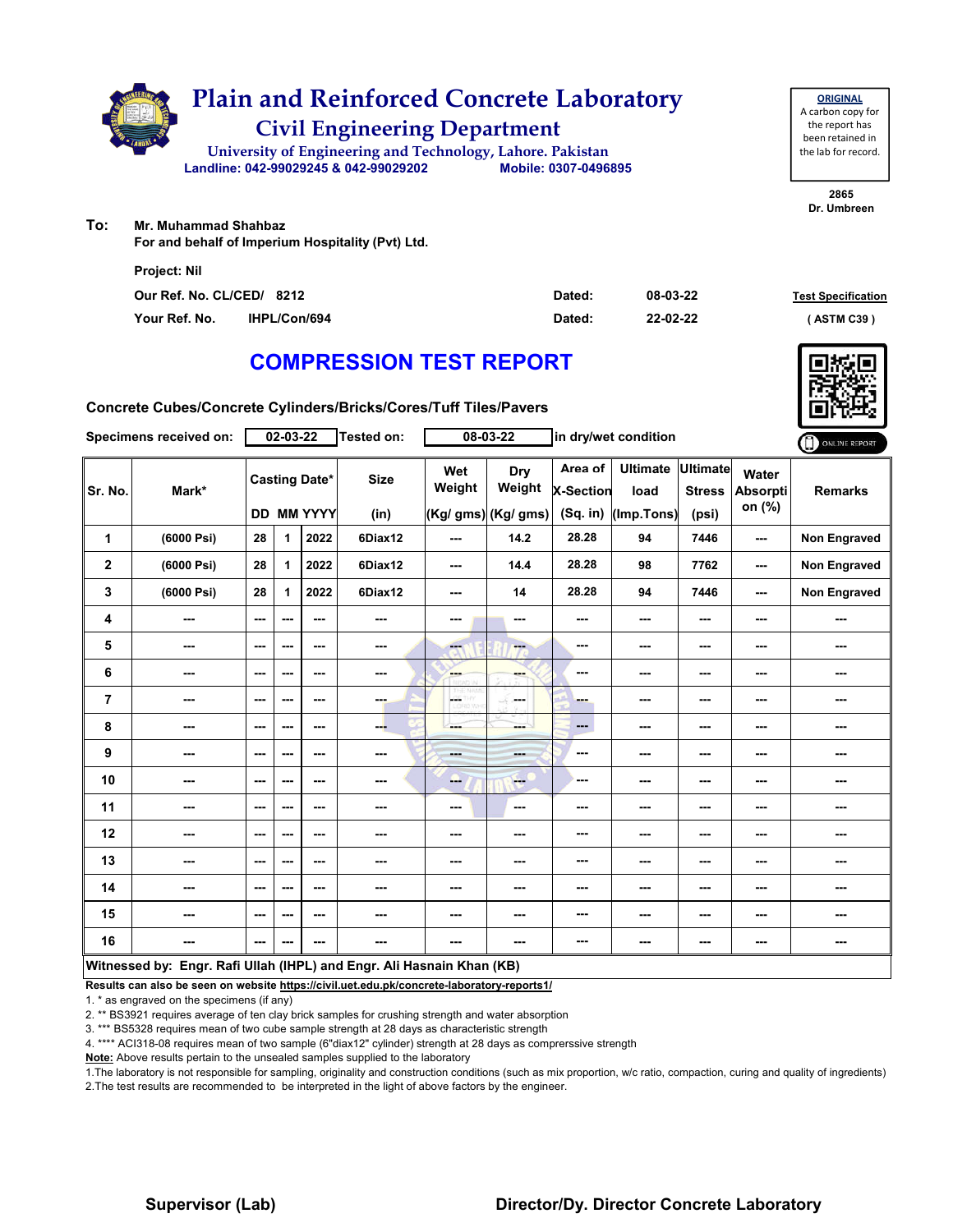

| <b>ORIGINAL</b>     |
|---------------------|
| A carbon copy for   |
| the report has      |
| been retained in    |
| the lab for record. |
|                     |

**To: Mr. Muhammad Shahbaz**

**For and behalf of Imperium Hospitality (Pvt) Ltd.**

| <b>Project: Nil</b>       |                     |        |          |                           |
|---------------------------|---------------------|--------|----------|---------------------------|
| Our Ref. No. CL/CED/ 8213 |                     | Dated: | 08-03-22 | <b>Test Specification</b> |
| Your Ref. No.             | <b>IHPL/Con/695</b> | Dated: | 22-02-22 | (ASTM C39)                |

## **COMPRESSION TEST REPORT**

**Concrete Cubes/Concrete Cylinders/Bricks/Cores/Tuff Tiles/Pavers**

|              | Specimens received on:                                                |      | 02-03-22 |                                    | <b>Tested on:</b>   |                | 08-03-22                             | in dry/wet condition                    |                                       |                                    |                             | ONLINE REPORT       |
|--------------|-----------------------------------------------------------------------|------|----------|------------------------------------|---------------------|----------------|--------------------------------------|-----------------------------------------|---------------------------------------|------------------------------------|-----------------------------|---------------------|
| Sr. No.      | Mark*                                                                 |      |          | <b>Casting Date*</b><br>DD MM YYYY | <b>Size</b><br>(in) | Wet<br>Weight  | Dry<br>Weight<br>(Kg/ gms) (Kg/ gms) | Area of<br><b>X-Section</b><br>(Sq. in) | <b>Ultimate</b><br>load<br>(Imp.Tons) | Ultimate<br><b>Stress</b><br>(psi) | Water<br>Absorpti<br>on (%) | <b>Remarks</b>      |
| 1            | (4000 Psi)                                                            | 31   | 1        | 2022                               | 6Diax12             | ---            | 13.6                                 | 28.28                                   | 86                                    | 6812                               | ---                         | <b>Non Engraved</b> |
| $\mathbf{2}$ | (4000 Psi)                                                            | 31   | 1.       | 2022                               | 6Diax12             | $--$           | 13.4                                 | 28.28                                   | 71                                    | 5624                               | ---                         | Non Engraved        |
| 3            | (4000 Psi)                                                            | 31   | 1        | 2022                               | 6Diax12             | ---            | 14                                   | 28.28                                   | 83                                    | 6574                               | ---                         | Non Engraved        |
| 4            | ---                                                                   | ---  | ---      | $-$                                | ---                 | ---            | ---                                  | ---                                     | ---                                   | ---                                | ---                         | ---                 |
| 5            | ---                                                                   | ---  | ---      | ---                                | ---                 | ---            | ---                                  | ---                                     | ---                                   | $--$                               | ---                         | ---                 |
| 6            | ---                                                                   | ---  | ---      | ---                                | ---                 | <b>SHOP</b>    | ---                                  | ---                                     | ---                                   | ---                                | ---                         | ---                 |
| 7            | ---                                                                   | ---  | ---      | ---                                | ---                 | p.             | ---                                  | ---                                     | ---                                   | ---                                | ---                         | ---                 |
| 8            | ---                                                                   | $--$ | ---      | $\overline{\phantom{a}}$           | ---                 | ---            | ---                                  | $---$                                   | ---                                   | ---                                | ---                         | ---                 |
| 9            | ---                                                                   | ---  | ---      | ---                                | ---                 | <b>Barbara</b> | ---                                  | ---                                     | ---                                   | ---                                | ---                         | ---                 |
| 10           | ---                                                                   | $--$ | ---      | ---                                | ---                 | --             | <b>Free</b>                          | ---                                     | ---                                   | ---                                | ---                         | ---                 |
| 11           | ---                                                                   | $--$ | ---      | ---                                | ---                 | ---            | ---                                  | ---                                     | ---                                   | ---                                | ---                         | ---                 |
| 12           | ---                                                                   | ---  | ---      | ---                                | ---                 | ---            | ---                                  | ---                                     | ---                                   | ---                                | ---                         | ---                 |
| 13           | ---                                                                   | ---  | ---      | ---                                | ---                 | ---            | ---                                  | ---                                     | ---                                   | $--$                               | ---                         | ---                 |
| 14           | ---                                                                   | ---  | ---      | ---                                | ---                 | ---            | ---                                  | ---                                     | ---                                   | $--$                               | ---                         | ---                 |
| 15           | ---                                                                   | ---  | ---      | ---                                | ---                 | ---            | ---                                  | ---                                     | ---                                   | ---                                | ---                         |                     |
| 16           | ---                                                                   | ---  | ---      | ---                                | ---                 | ---            | ---                                  | ---                                     | ---                                   | ---                                | ---                         | ---                 |
|              | Witnessed by: Engr. Rafi Ullah (IHPL) and Engr. Ali Hasnain Khan (KB) |      |          |                                    |                     |                |                                      |                                         |                                       |                                    |                             |                     |

**Results can also be seen on website https://civil.uet.edu.pk/concrete-laboratory-reports1/**

1. \* as engraved on the specimens (if any)

2. \*\* BS3921 requires average of ten clay brick samples for crushing strength and water absorption

3. \*\*\* BS5328 requires mean of two cube sample strength at 28 days as characteristic strength

4. \*\*\*\* ACI318-08 requires mean of two sample (6"diax12" cylinder) strength at 28 days as comprerssive strength

**Note:** Above results pertain to the unsealed samples supplied to the laboratory

1.The laboratory is not responsible for sampling, originality and construction conditions (such as mix proportion, w/c ratio, compaction, curing and quality of ingredients) 2.The test results are recommended to be interpreted in the light of above factors by the engineer.